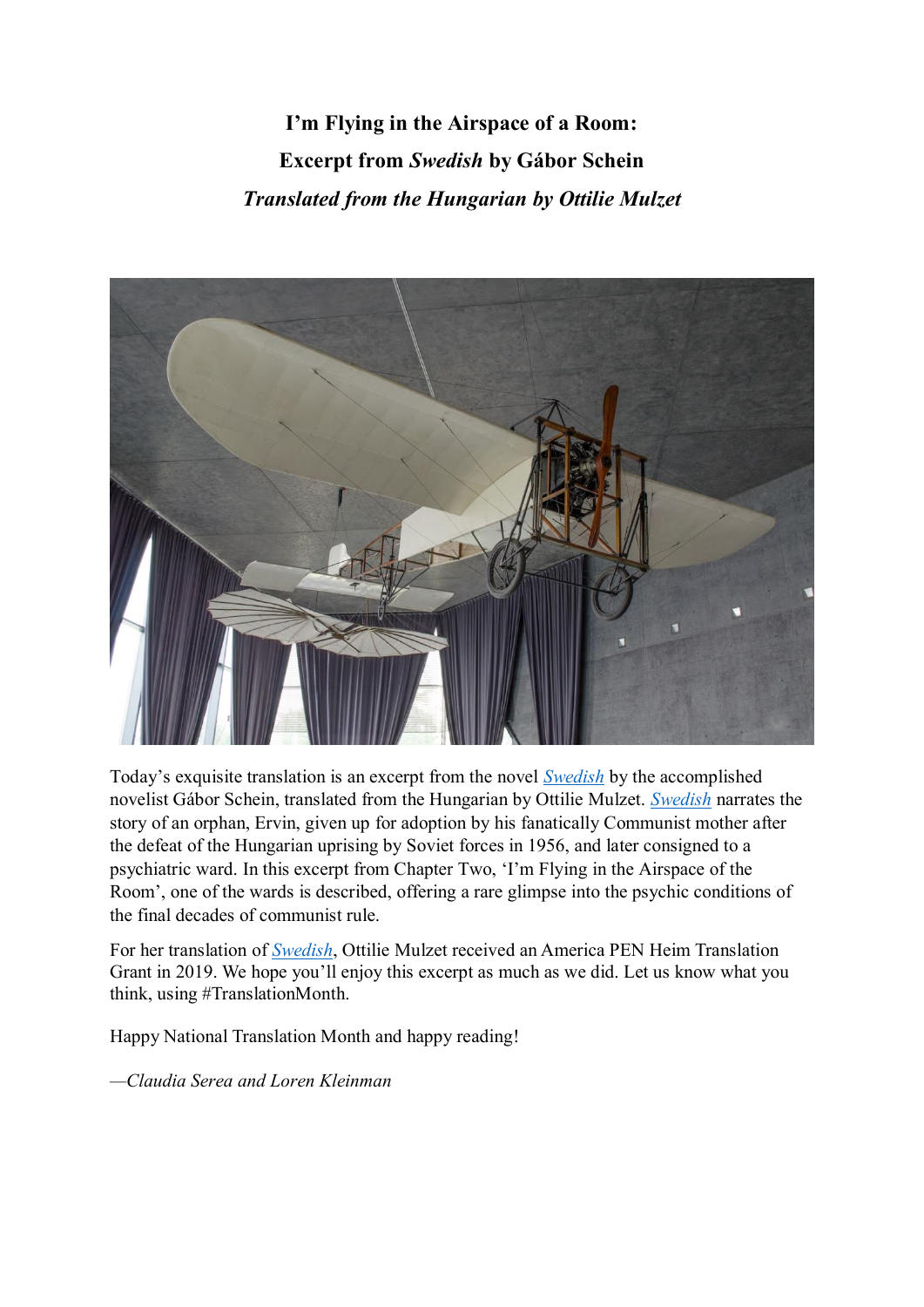# *Translator's Note*



*[Swedish](http://kalligram.libricsoport.hu/)* narrates the story of an orphan, Ervin, given up for adoption by his fanatically Communist mother after the defeat of the Hungarian uprising by Soviet forces in 1956, and later consigned to a psychiatric ward. The narrative is presented from the view of Ervin's adoptive father, the Swedish physician Dr. Grönewald, who, toward the end of his life, senses a need to trace the boy's biological mother. He ends up contacting Dr. Bíró, a female psychiatrist, to assist him in this task. In this excerpt from Chapter Two, 'I'm Flying in the Airspace of the Room', one of the wards for which Dr. Bíró is responsible is described — the psychiatric hospital, a venerable institution, is being closed down, most likely to be sold into private hands for real estate speculation (based upon a genuine occurrence in the early millennium in Budapest).

The many complex threads of this novel embrace both Hungary in 1956 and Hungary in 2006 (the year of right-wing riots during the official

commemorations of the revolution's anniversary that led to the current authoritarian government in Hungary), psychiatric care in Hungary under Communism, and above all an existential probing of the state of existence without memory, as embodied by Ervin. Gábor Schein's prose is marked by a deliberate and conscious pursuit of objectivity and distance in the face of repeated traumas and horrors both historic and still very much present. Not only is this the work of a literary intelligence with very deep roots: it is equally a plea for an ethical mission and calling for literature itself.

— *Ottilie Mulzet, Translator*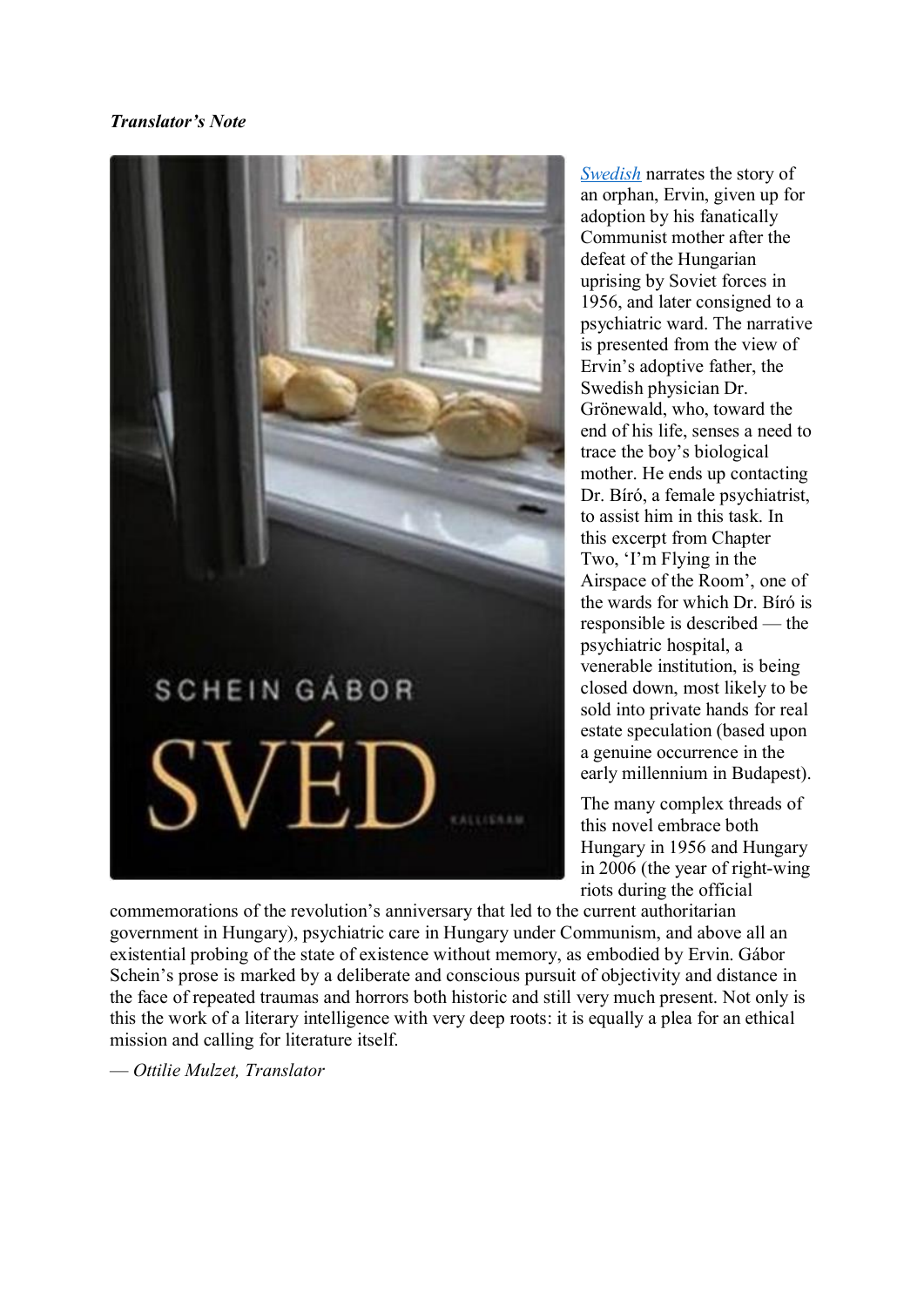#### **Excerpt from Chapter 2 of Swedish, by Gábor Schein**

*Translated by Ottilie Mulzet*

### **I'm Flying in the Airspace of a Room**

They tried to spare the patients, but in vain, because they also heard the news, and as nobody was able to tell them what was going to happen to them, everyone's condition sharply deteriorated. For the past few days, an airplane had been flying across the room every ten minutes, roaring past the hook from which a cleaning rag was hanging, missing the soap dish by a mere hand's width. Altogether, Dr. Bíró was able get the planes to fly a little more quietly in those few moments before they landed, as they entered the airspace of the room, the landing strips now clearly visible. Although the planes clattered and rumbled somewhat less, the whole thing had become even more frightening, if that was even possible. Cutting through the air beneath the ceiling, the airplanes, droning, descended toward the heads of the patients, stained with sweat. They throttled their engines to such a degree that it was almost impossible to hear them, forcing the patients to pay even closer attention to where that soft rumbling was coming from, and yet by the time they heard it, it was already too late — the airplane was flying right next to their ears, whizzing as if a tuning fork were pressed against their temples. The dreadful rumbling came from both without and within. Then it stopped for a while, but the terror remained on their faces. As if they were being flayed alive. And then another sound started up, someone deeper than the previous one. Once again the patients grew disturbed, because they could hardly hear what it was. Dr. Bíró had to go around the room and adjust the plastic drinking cups, the handkerchiefs, putting everything back in its accustomed place, and she had to go out to the garden to show the patients what she saw there, and — as if this would cause the planes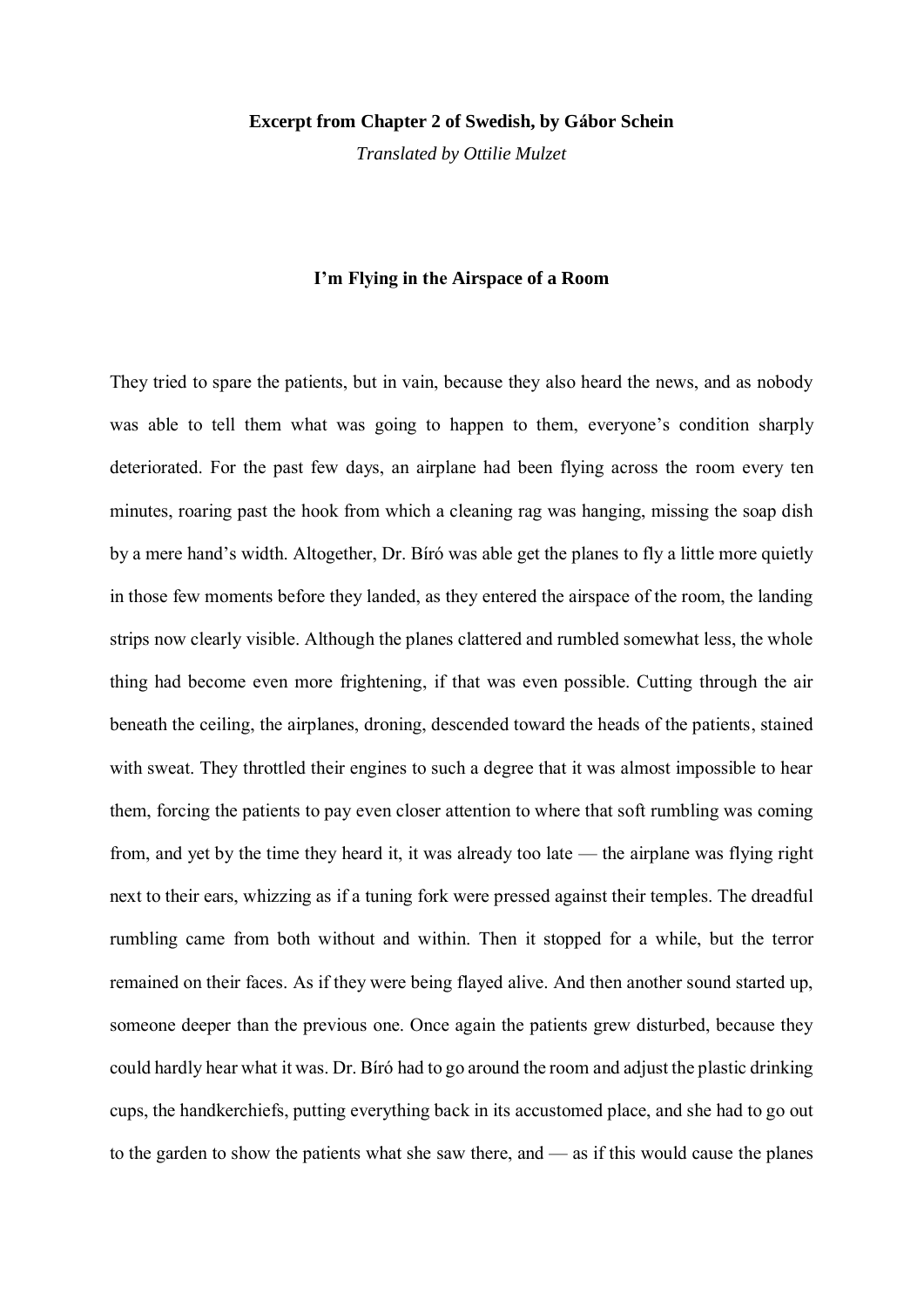to divert — she had to lift up all the branches one after the other, flourishing them. The patients were overjoyed. Suddenly they all began to scream. They didn't know why they were doing that. They screamed, they had to scream.

There was only one person who had not been disturbed by the invasion of the airplanes. Between the two windows there sat a man of uncertain age, but most likely older, his back straight, resting his palms on his knees. His head was bald up to the crown; the gray hair hung down long past his temples. Ever since he had turned up there — and this had been almost three months ago — he had observed, with his unbearably sharp gray eyes, everything that took place in the protected workshop. He had taken a spot in between the two windows, since from here he had a good view of every nook and cranny; not a single movement or quiver could escape his attention. He continually documented everything. Never would he have forgiven himself if he missed anything — even the slightest of details — because he realized, to his own astonishment, that to allow even seemingly meaningless things to escape our attention was to allow the recognition that we stand defenseless on the midpoint of a frail, ill-constructed bridge, a bridge leading between disintegration and the intelligible order of things. Until now, he had been mute. Now, however, while Dr. Bíró showed the patients the branches, he began, head bent down, to mumble something to himself, hardly audible and nodding at the same time. He kept murmuring the same thing over and over again, always in that same deep, ominous voice, like a prophecy, which of course no one paid any attention to: "Yesterday was one day, today makes two, tomorrow makes three, tomorrow and tomorrow makes four. Poor souls, poor souls. Yesterday was one day, today makes two, tomorrow makes three, tomorrow and tomorrow makes four. Poor souls, poor souls."

The man who was bald at the crown of his head, with his long gray hair dangling down on both sides, was named Tamás, and only Tamás; it never occurred to anyone to call him Tomi or Tamáska. The nurses were fond of him. He, at least, was calm. With the others, the irritation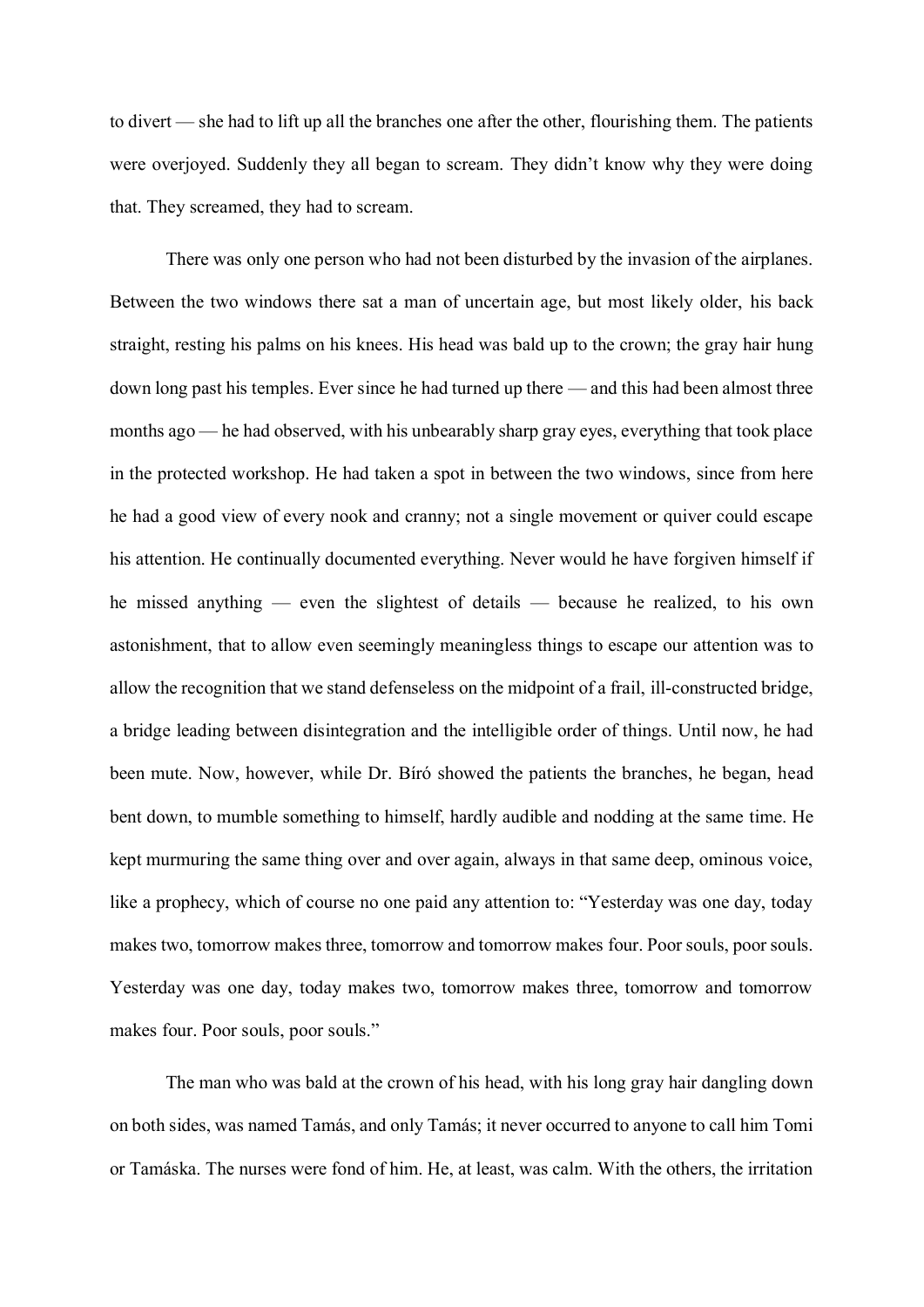just grew and grew until ten o'clock at night, when it was time to go to sleep. The night nurse, who had already received her dismissal slip, and was finding this situation hard to comprehend, reassured the patients that the American government would not remain indifferent to what was happening here. Parachutists would be immediately dropped, trained units of Marines, they had already set off from their bases, they would soon be arriving, the aircraft carriers had anchored at Trieste, of this everyone could be certain. This had its effect for a while, and it could be hoped that they would all fall asleep while they were waiting. But nobody fell asleep and when the patients again began demanding — now in rage — that they wanted to see the parachutists, they wanted to see them falling from the sky like snowflakes, the night nurse at first said that it seemed that the maneuver had been postponed, because of the bad weather the deployment would not be taking place right now, but tomorrow everyone would certainly wake up to a wondrously beautiful snowfall, a snowfall such as they had never seen ever in their lives, and then the American Marines would fall from the sky through the pure white, with their white quilted parachutes.

But, as the general lack of tranquility had not subsided, the night nurse too soon lost her patience. She yelled at them to leave her in peace, she couldn't do anything about it, there were no airplanes, they were waiting for them in vain, maybe there wasn't even any America, and no ocean, somebody just made it all up, and as for Trieste, the Goths had demolished it long ago, and anyway in a week everyone would be able to go home, because here everything was being dismantled, the entire dump was going to be shut down. The patients understood not a word of what she had said, but they suddenly grew mute, there arose a great silence — the only thing that could be heard was Tamás's murmurings from the corner: "Yesterday was one day, today makes two, tomorrow makes three, tomorrow and tomorrow makes four. Poor souls, poor souls. Yesterday was one day, today makes two, tomorrow makes three, tomorrow and tomorrow makes four. Poor souls, poor souls."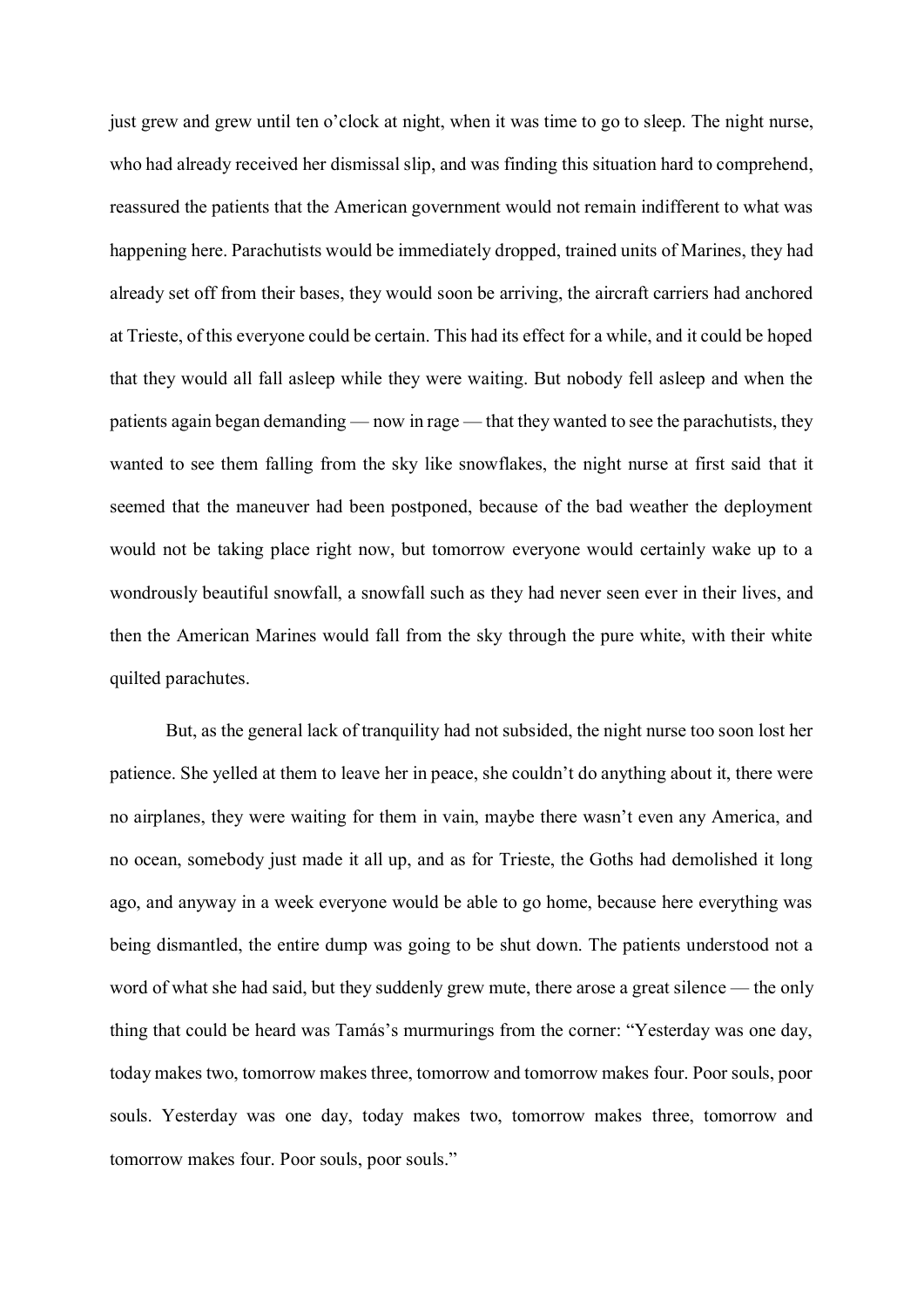Two or three minutes passed like this until somebody dared to cough. Then chaos broke out. Everyone began to imitate the airplanes. They held up their arms as if they were flying, and they rumbled, buzzed, screeched, whimpered, made ghastly sounds. There were those who couldn't stand it for long, and they suddenly collapsed, squatting, cocooning into themselves, or lying on the floor where their strength had given out. The ones who could bear it screeched ever more loudly, avoiding or stepping over the mute ones. And that was how the last evenings in the institute were spent.

Outside, in the meantime, the demonstrations were happening every day now. The doctors, the nurses, and the support staff took part, along with the outpatients. They were protesting the closing of the institute. From the microphone, many wise and sad words were pronounced concerning the history of the institute, which stretched back one hundred and thirtynine years; the traditions of Hungarian psychology and psychiatry connected to this building, and chiefly the fate of the patients who would remain without care — but nobody even hoped that the decision to close the institute would be revoked, moreover they didn't even expect that there would be anyone to listen to their counter-arguments. In the evening news that night, the Minister of Health pronounced that the building was no longer suitable for housing patients, it was technically obsolete, in wintertime so much heat escaped from the building that they were almost heating the entire neighborhood, thus it was impossible, economically speaking, to keep this outsized institution in operation. From this, many concluded that somebody had picked out the location for himself; someone with an unquenchable thirst for this piece of land. The others nodded — but there was nothing anyone could do. In the meantime, articles began appearing in the newspapers explaining how psychiatry stigmatizes patients, treating them with medicines that have no scientific basis. The pharmaceuticals of today — and, as was commonly known, psychiatrists pocketed untold thousands of dollars for prescribing them — originated from the instruments of torture of the eighteenth century, as well as from ice baths, insulin coma therapy,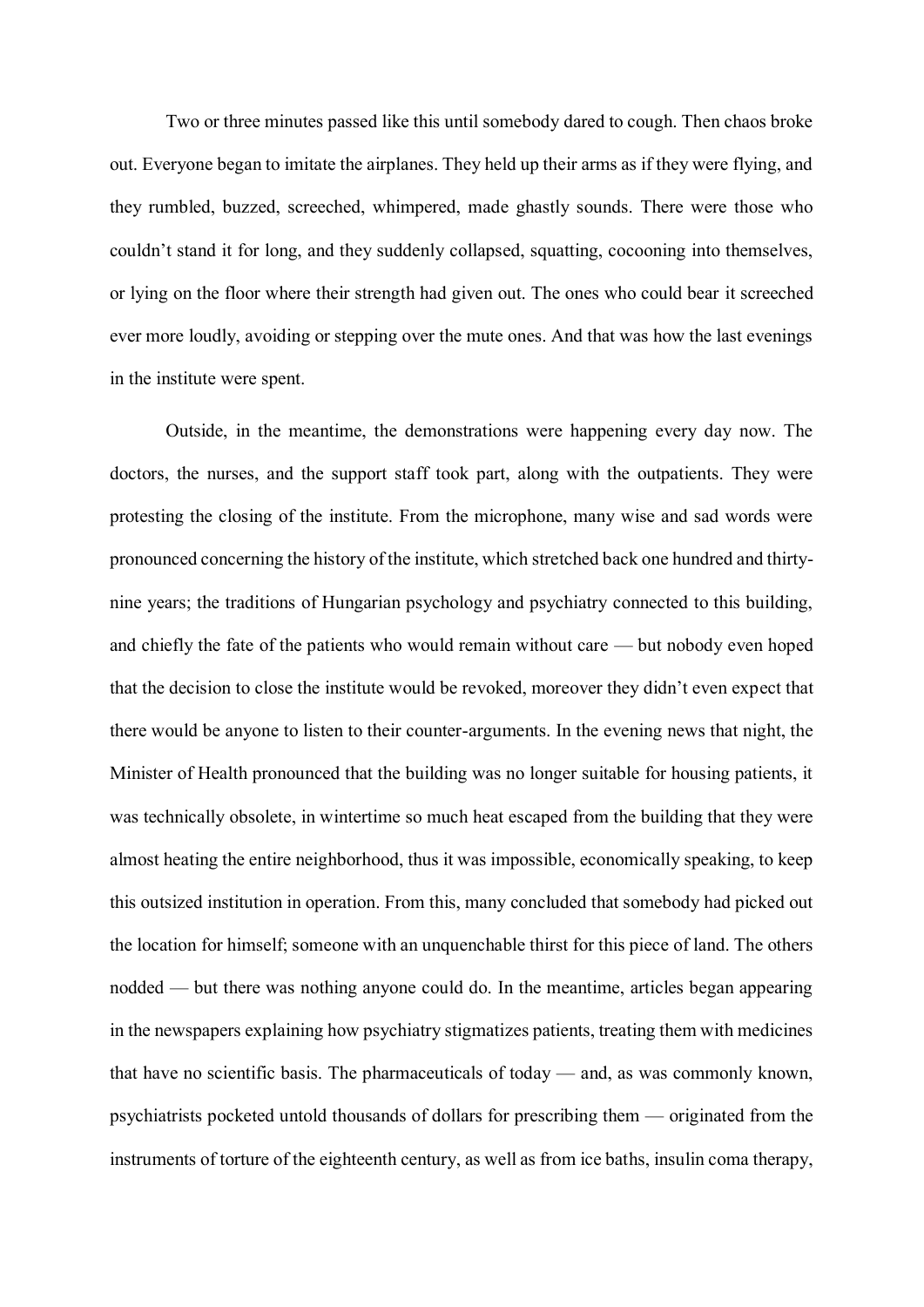and lobotomies; and the vision of these psychiatrists was to raise a generation which, thanks to doctors and their diagnoses of depression, would be dependent on drugs for an entire life.

"This is insane," said Dr. Bíró. "Do they realize what they're destroying?"

After a lock had been placed on the main entrance gate, in the corridors of the main building of four stories and in the various divisions, there now resided only the good and the bad memories. The instruments, the x-ray machines—now languishing superfluous between the dilapidated walls—the treatment logs, the pathographic reports, all remained behind. Anyone coming into the building could take whatever he might wish to. One group of patients was scattered among other institutes; most of them, however, were permitted to go home with no further promise of care, and many ended up on the street. After they had closed the psychiatric clinic, for quite a while a few of them kept coming back, staring at the park from behind the fence: at night they shined their pocket flashlights between the clumps of grass, which made the dogs, now let loose, frantic; they jumped at the fence, baring their teeth. The patients looked at them hesitantly, not comprehending why there were wild beasts in their garden; they didn't know if they should run away from there.